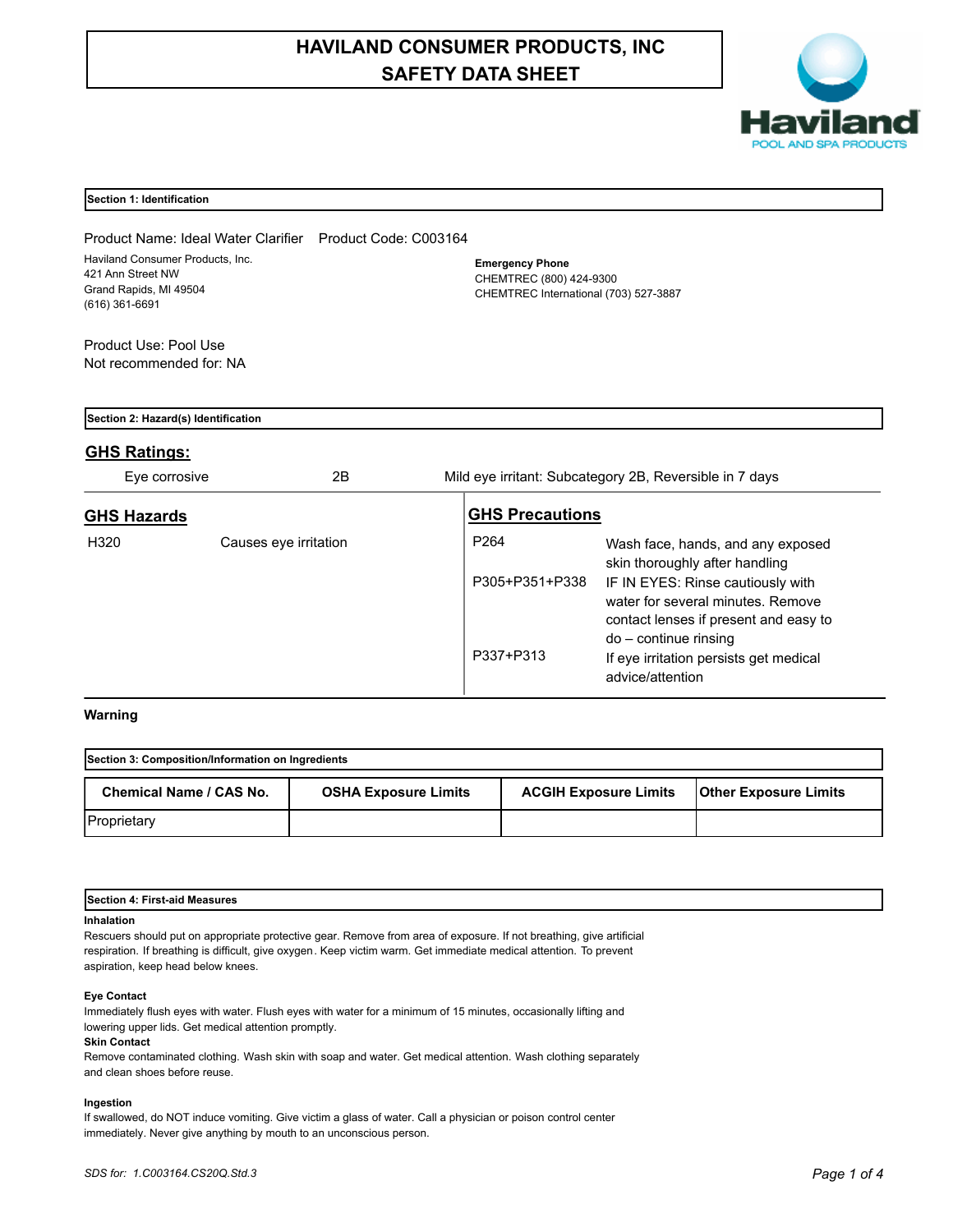## **Section 5: Fire-fighting Measures**

## **Extinguishing Media**

Water spray, foam, carbon dioxide, dry chemical

**Specific Hazards Arising from the Chemical**

None known

## **Special Protective Equipment and Precautions for Firefighters**

**Special Information**: As in any fire, wear self-contained breathing apparatus pressure-demand (MSHA/NIOSH approved or equivalent) and full protective gear.

## **Section 6: Accidental Release Measures**

### **Spill and Leak Procedures**

Block any potential routes to water systems. Recover as much of the pure product as possible into appropriate containers. Use absorbent to collect spill or leak residue. Follow all local, state and federal regulations.

## **Section 7: Handling and Storage**

## **Handling Procedures**

Do not get in eyes, on skin, or on clothing. Wash thoroughly after handling.

**STORAGE:** Keep container closed when not in use. Store in a cool, dry place. Store away from incompatible materials.

| <b>Section 8: Exposure Control/Personal Protection</b> |                             |                              |                              |  |
|--------------------------------------------------------|-----------------------------|------------------------------|------------------------------|--|
| Chemical Name / CAS No.                                | <b>OSHA Exposure Limits</b> | <b>ACGIH Exposure Limits</b> | <b>Other Exposure Limits</b> |  |
| <b>Proprietary</b>                                     |                             |                              |                              |  |

**RESPIRATORY PROTECTION:** A respiratory protection program that meets OSHA 1910.134 and ANSI Z88.2 requirements must be followed whenever workplace conditions warrant the use of a respirator.

**SKIN PROTECTION:** Wear impervious protective gloves. Wear protective gear as needed - apron, suit, boots.

**EYE PROTECTION:** Wear safety glasses with side shields (or goggles) and a face shield.

**OTHER PROTECTIVE EQUIPMENT**: Facilities storing or utilizing this material should be equipped with an eyewash facility and a safety shower.

**HYGENIC PRACTICES:** Do not eat, drink, or smoke in areas where this material is used. Avoid breathing vapors. Remove contaminated clothing and wash before reuse. Wash thoroughly after handling. Wash hands before eating.

**Section 9: Physical and Chemical Properties**

| <b>Density: Unknown</b>       | <b>Melting point: Unknown</b>  |  |
|-------------------------------|--------------------------------|--|
| <b>Vapor Density: Unknown</b> | <b>pH:</b> Unknown             |  |
| Vapor Pressure: Unknown       | <b>Odor threshold: Unknown</b> |  |
| Appearance: Clear blue liquid | <b>Odor:</b> Slight odor       |  |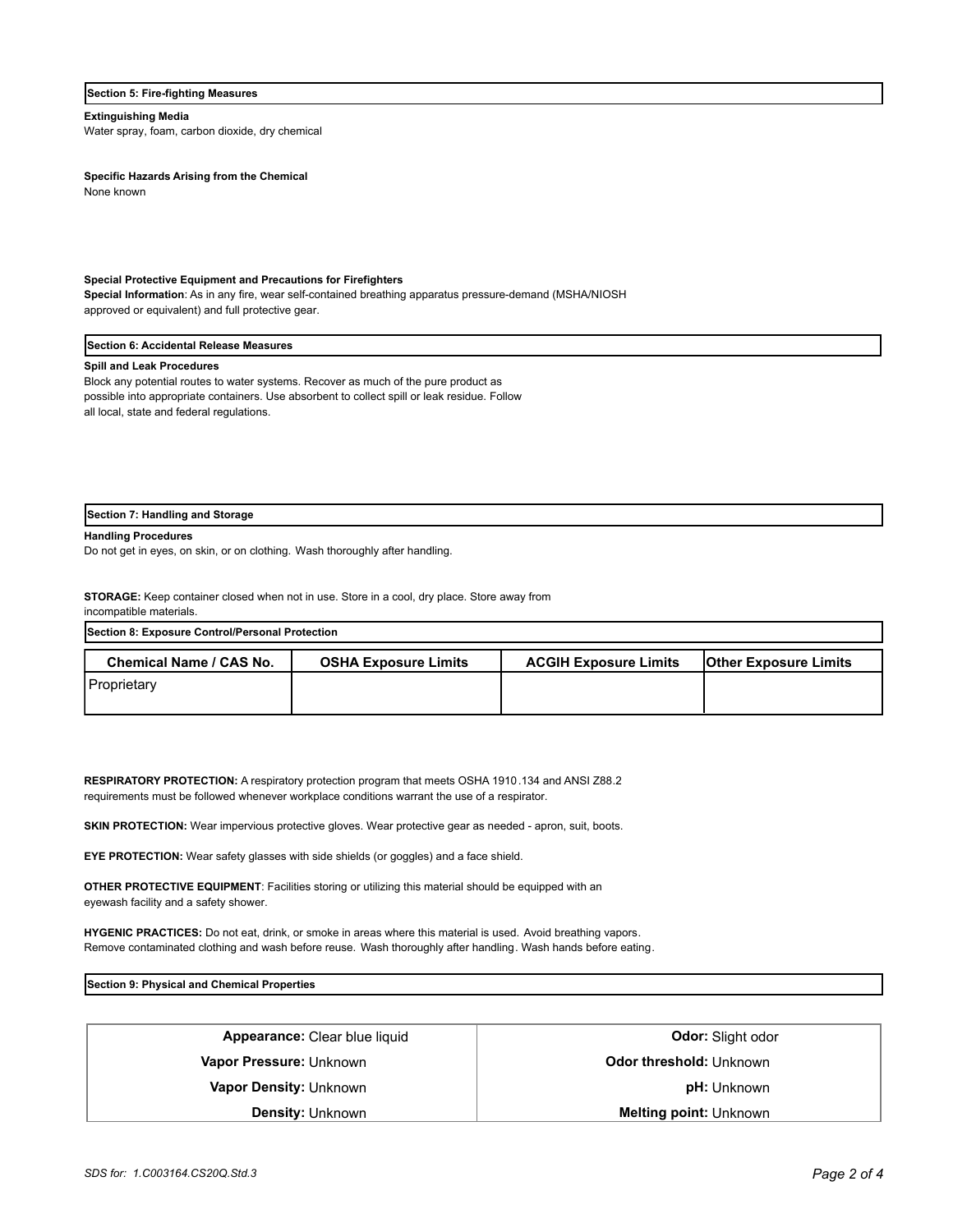# **Freezing point:** Unknown **Solubility:** Complete

**Boiling range:** 212°F **Flash point:** Unknown

**Evaporation rate:** Unknown **Flammability: Unknown** 

**Explosive Limits:** Unknown **Specific Gravity** 1.015

**Autoignition temperature:** Unknown **Decomposition temperature:** Unknown

**Viscosity:** Unknown **Grams VOC less water:** Unknown

**Section 10: Stability and Reactivity** 

**Chemical Stability:** STABLE **Incompatible Materials**  Strong oxidizing agents. **Conditions to Avoid** None currently known **Hazardous Decomposition Products** None currently known

**Hazardous Polymerization**

Hazardous polymerization will not occur.

**Section 11: Toxicology Information**

# **Mixture Toxicity**

# **Routes of Entry:**

Inhalation Ingestion Skin contact Eye contact

# **Target Organs**

# **Effects of Overexposure**

**Emergency Overview** May cause irritation but expected to be non-hazardous. **Health Effects** May cause irritation to the eyes, skin, nose, and throat.

## **Section 12: Ecological Information**

# **Component Ecotoxicity**

# **Section 13: Disposal Considerations**

Dispose of in accordance with local, state and federal regulations.

## **Section 14: Transportation Information**

This product is a water treatment compound and as such is non-regulated for land transport.

## **Section 15: Regulatory Information**

**California Prop. 65 Information:**